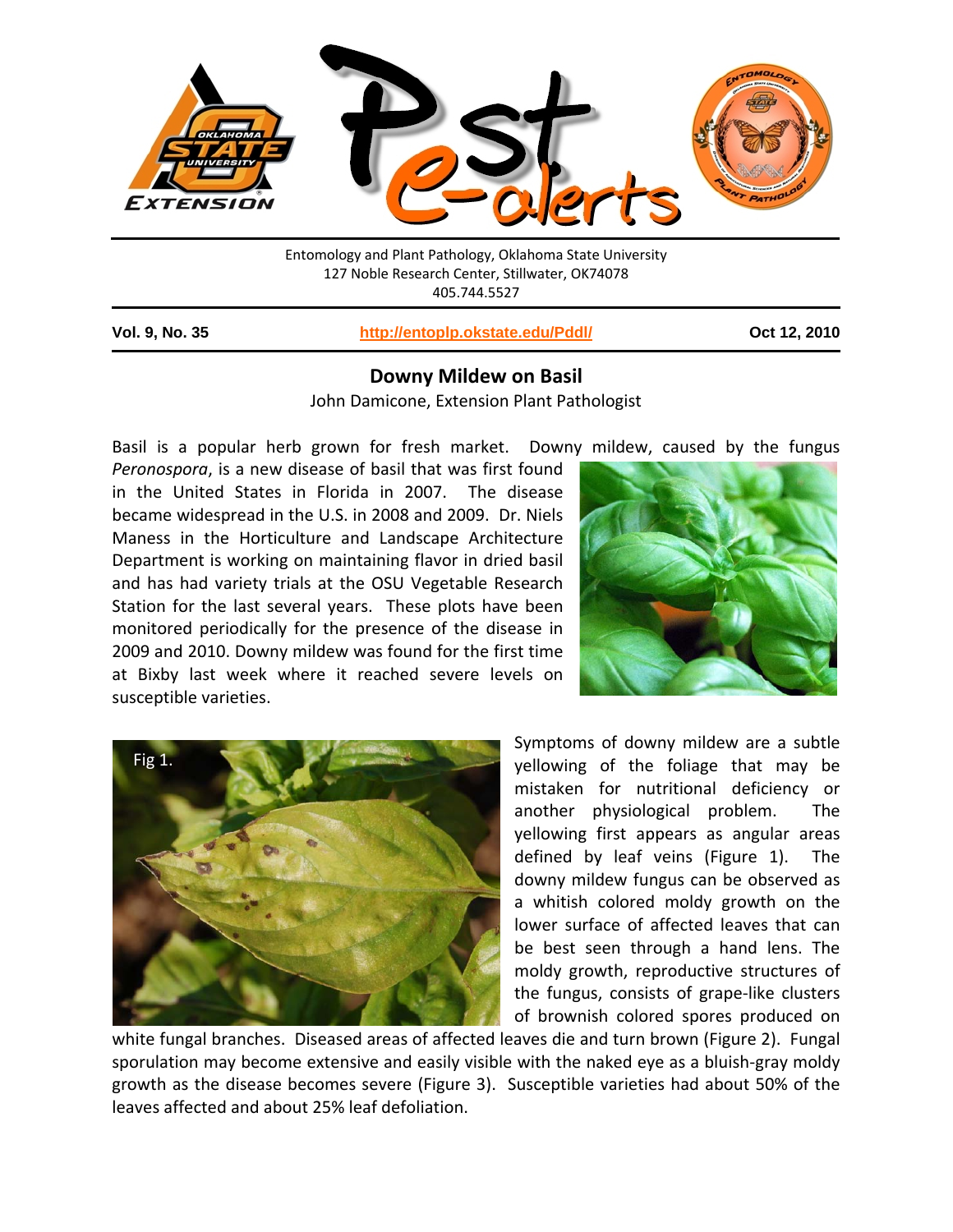

**Fig 2**. Diseased areas of affected leaves die and turn brown.



**Fig 3**. Fungal sporulation is easily visible with the naked eye as a bluish‐ gray moldy growth.